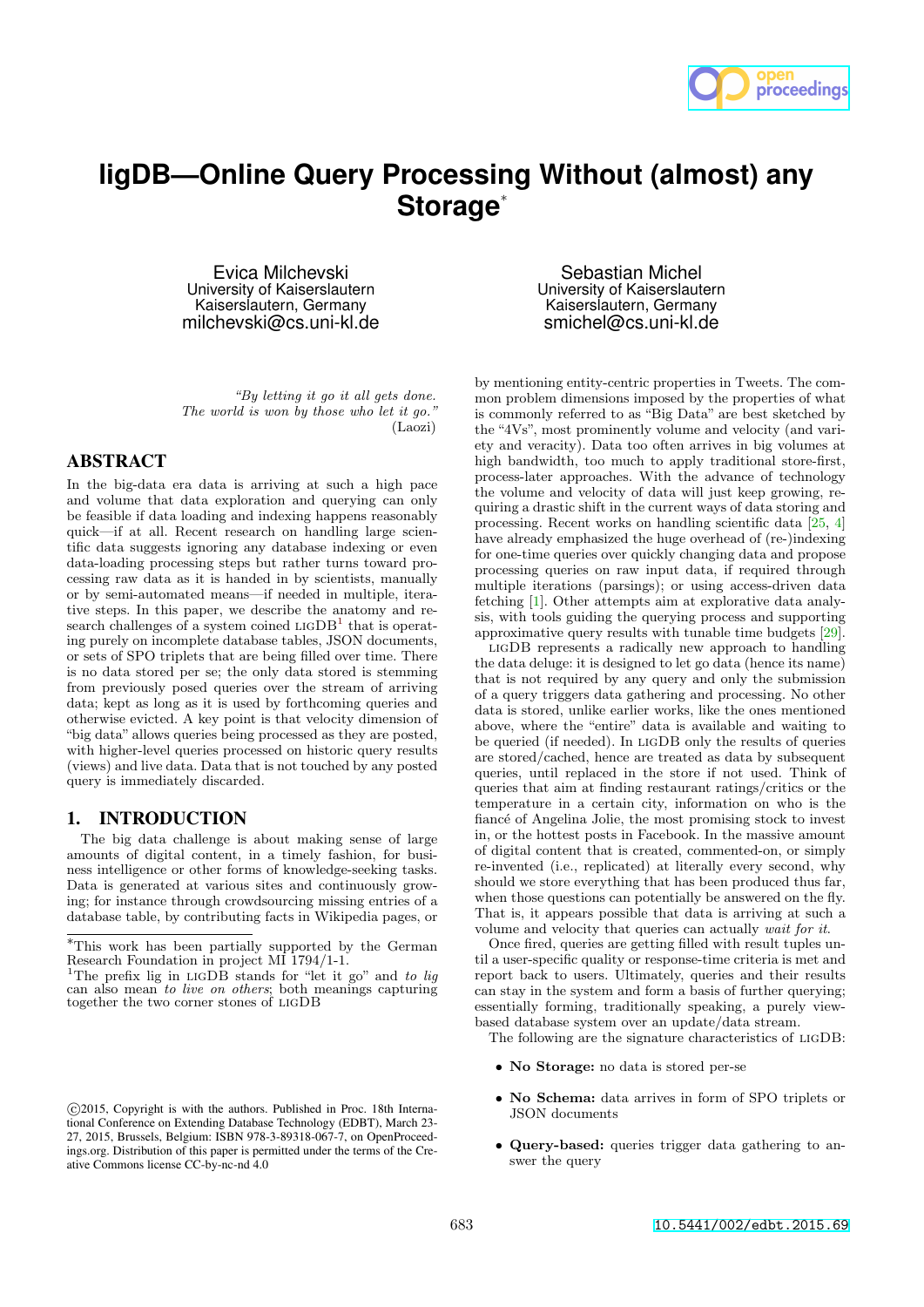- Result Caching: query results are cached, statically or dynamically (as views to be updated), and evicted at some point
- *•* Live or Historic Results: current queries can re-use, entirely or partially, historic query results
- *•* Query by Example: queries are semi-automatically formulated, through ontological concepts and the query by example paradigm. For instance by specifying previously obtained results and waiting for the updated ones.

A system such as ligDB is ideally able to behave, from a user perspective, like a traditional data management system: it can serve ad-hoc explorative queries and analytical queries. On the other hand, it is clear that due to the forgetful data handling, it also puts natural limits on its applicability to more traditional scenarios.

In order to build such a system, various core research areas have to be integrated. In fact, there is work on almost all aspects of this system in separation. Like data integration, result caching, view maintenance, and processing queries over data streams. Old concepts like query by example are revived to allow users querying large amounts of very sparsely (if at all) described data; a general problem for which also ontologies can help. In this work, we sketch the overall idea of ligDB, the characteristics of its core system components, application cases, and challenges.

This paper is organized as follows. In Section 2, we review recent work on processing data on raw files or in a lazy fashion along with an overview of fundamental techniques. In Section 3 the overall architecture and core components of ligDB are presented; including a sketch of a possible implementation. In Section 4 we discuss challenges that need to be addressed. We summarize the paper with a brief conclusion in Section 5.

# 2. RELATED WORK

Kersten et al. [29] envision the next generation database systems as systems that shift away from the goals of completeness and correctness, aiming towards explorative and interactive data analysis. They propose several research directions: a one-minute database kernel, producing query results within a limited time; multi-scale queries—breaking the query into multiple smaller stages; post processing of the result sets; query morphing—creating variations of the issued query and finding their results as well; and providing query suggestions for more effective data exploration.

Lazy processing: Cheung et al. [15] present Sloth, a system that extends lazy evaluation with the purpose of reducing network latency in web applications. Using dynamic program analysis, they identify the queries to be issued by the application, batch them, and postpone their processing until it is absolutely necessary. Only then they execute batches of queries, thus reducing network latency. Kargin et al. [28] propose lazy ETL, a technique for extracting, transforming and loading in a data warehouse only data that is necessary to answer the issued query. Initially, only the metadata from the queries are loaded into the warehouse. When the user issues a query, the selection predicate is imposed on the metadata to decide which files need to be loaded; the data is transformed using relational views on the extracted data; and stored into the internal data structure of the warehouse.

NoDB [25, 4] avoids data indexing and instead operates on raw csv files, if required through multiple iterations. They argue that the initial indexing in traditional DBMS poses a huge overhead, too high for one-time queries over frequently changing data. However, they still assume that data is residing on disk or another storage container and waiting to be queried. Similarly, modern SQL-on-HDFS engines like Google Dremel [35] and Cloudera Impala [16] do not own data, but execute queries over files stored on a distributed file system. Abouzied et al. [1] propose to load data for processing based on queries. While the query-driven nature is similar to what we propose with ligDB, we do not assume that data is stored anywhere and waiting to be accessed. Instead, ligDB operates solely on live data, as handed in by scientists or as otherwise generated. When data arrives there is a one-time chance that it gets consumed—or it is eliminated otherwise.

Approximate query processing: In [3] the authors address the problem of overestimating or underestimating the error in sampling-based approximate query processing (S-AQP). They show that existing approximation methods used by S-AQP can sometimes show errors which are overestimated or underestimated. They propose a diagnosis technique to estimate the failure of error estimation for the query, while still providing an interactive mode of answering the queries. Using the diagnostics tool, the DB system switches to non-approximate methods for answering queries, when the diagnostic tool sees that the error estimation will be unreliable.

Willis et al. [32] consider partial query results from a different perspective, i.e., partial-results generation in a case of data-access failures. They provide a taxonomy of partialresults, classifying them based on the cardinality and the correctness of the partial result with respect to the true result. They further discuss how to assess the correctness and cardinality class of partial results, and whether this can be done at a finer granularity level (e.g., per row or per column).

Ge and Golab [20] propose a framework for maintaining data structures in main-memory, sliding-window data warehouses. The proposed framework aims at combining the benefits of existing sliding-window maintenance techniques, namely single data structure for all-time window partition, and one data structure per partition.

Publish/subscribe is a widely used communication paradigm for large-scale distributed systems. In the publish subscribe interaction scheme, subscribers register for an event and publishers publish events. Subscribers are asynchronously notified when an event of interest is published. There are many variants of this system. Eugster et al. [17] identify and summarize the commonalities and differences of different publish-subscribe systems. Vargas et al. [43] propose an architecture for integrating databases with a publish-subscribe system. They integrate Hermes, a publish subscribe system, with PostgreSQL, allowing users to subscribe to events denoted by changes that occur in the underlaying database

Data Streams and Continuous Queries: Data streams have emerged as an answer to applications that do not fit the traditional data model. Golab and  $\ddot{O}$ zsu [22] summarize data-stream management systems from different perspectives, and further identify possible research challenges. PSoup [13] is a system for streaming queries over streaming data. PSoup treats data and queries symmetrically: when new query is registered to the system, it is probed over the historical data to find possible results. Similarly, when a new streaming data tuple arrives to the system it is first probed over the pending queries; the result is materialized; and stored in the system. A result is returned only when a user requires one, and then only the results belonging to a time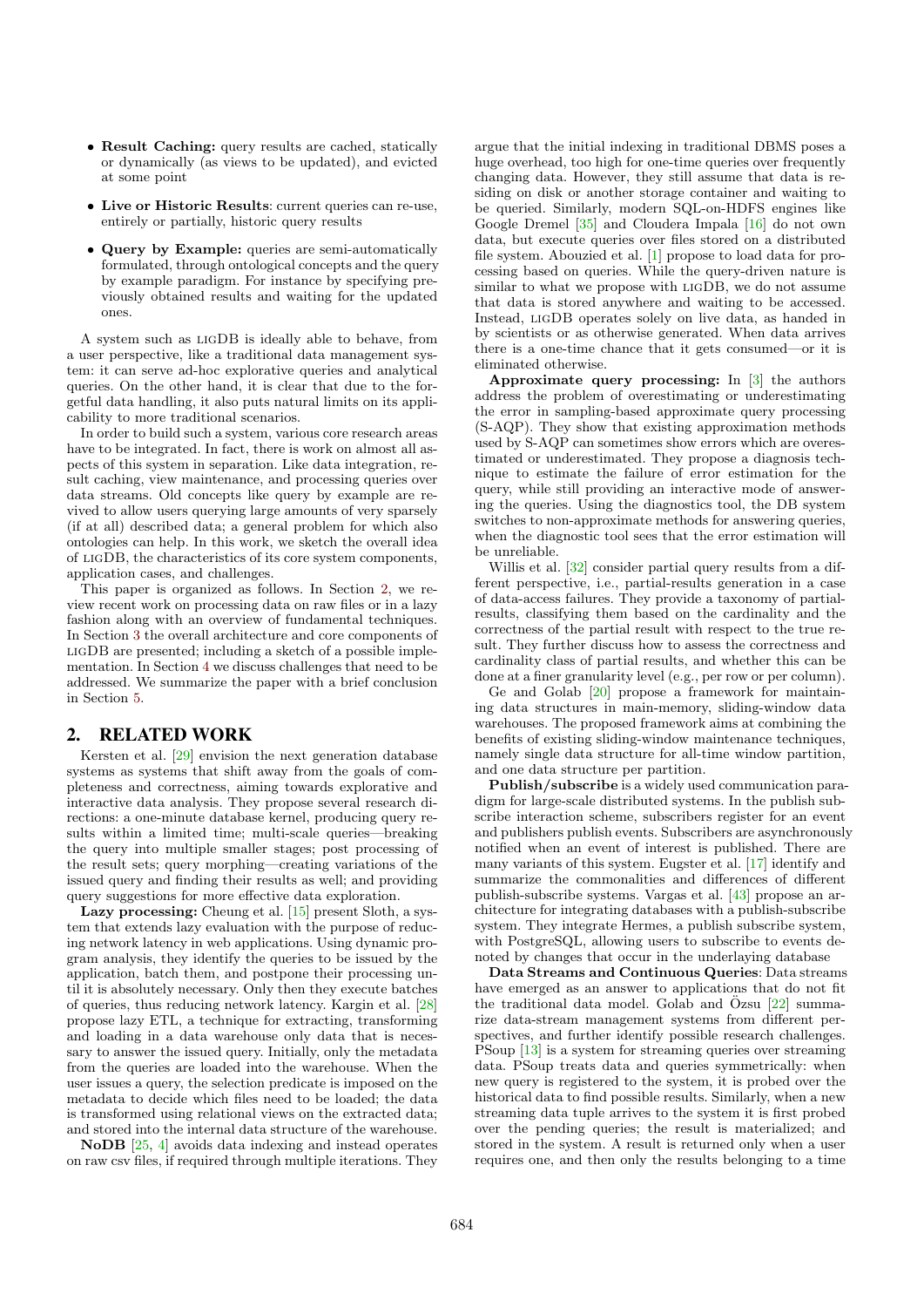

Figure 1: high level architecture

window are returned. PSoup supports joins over different data streams as well, by storing each stream in a corresponding data SteM. Bonet et al. [11, 12] discuss streaming data and the kinds of queries that can be issued. They describe types of queries over streaming data—snapshot and longrunning queries. Snapshot queries are defined as those over a set of streaming sources but in a single point in time in the past. On the other hand, they describe long-running queries as queries that continually return answers as new data arrives. ligDB is not meant to be a data-stream processing system, rather it is supposed to act like a non-streaming, traditional database system, from a user perspective; with the difference that no data is stored and only query results are cached (treated as data or, better, materialized views) and can be queried as normal "data". Terry et al. [42] propose the concept of continuous queries; a permanent query for which the user gets results whenever there is a matching tuple. They further define monotone continuous queries as queries which result is strictly non decreasing over time.

## 3. LIGDB ARCHITECTURE

The high-level architecture of ligDB is shown in Figure 1. The system smoothly blends data processing on raw input streams with traditional query processing on top of data gathered in a query-driven way. We believe that the querydriven data gathering and subsequent processing in ligDB is very reasonable as data is not created by a "big bang" but is being built up over time, for instance, crowdsourced [19], measured by sensors, or created by user actions in social networks or Wikipedia.

# 3.1 Core Components

LIGDB has the following core components (cf., Figure 1):

- *•* Enrich, Annotate, Fuse: We consider small *data fragments* in form of sets of object-oriented (entity centric) key-value pairs as the generic data format. For instance, in form of JSON objects; however, ideally in form of full-fledged relational tables with clear schemas. In general, input data can be further annotated/enriched, e.g., through object/entity disambiguation, cleaned or standardized to general concepts using ontologies. This is very generic, and does not assume any fixed schema with full-fledged relational tables and foreign-key constraints to be present.
- *•* Collect: As there is no data stored per se, initially queries are purely data-gathering queries, i.e., they define materialized views, until the query is answered to

a satisfactory level. Subsequently, the query results are returned. Results can be statically cached or the query can remain in the system and needs to be continuously updated. This forms a data basis in the otherwise empty-storage ligDB.

- **Cache:** The cache is responsible to handle the previously mentioned results of historic queries. It has space, time, and runtime constraints. That is, it has limited (in-memory) storage, evicts too-old-to-be-useful query results, and limits the amount of views to be continuously maintained [9, 30] and not frequently used.
- **Process:** Once queries are present in the system, either running or cached, newly posted queries can (fully or partially) reuse previous query results. When the query cannot be fully answered by historic results, the entire query or parts of it are posted in the datacollector component over the data stream.
- *•* Explain: Querying heterogeneous, schema-free (or not well understood ones) data requires mechanisms that guide the query-phrasing process. We believe that the querying process should be driven by either examples and/or be guided by general-purpose and specialized ontologies (that can be uploaded in the system).
- **API/UI:** Users can assemble queries using the above Explain component and push them to the system. If they can solely be answered based on cached data, the result is returned instantaneous. Otherwise, the query is registered and necessary data is gathered. The user is notified if the query is answered to a satisfiable degree.

#### 3.2 Object/Entity-Centric Input Fragments

As input, we specifically consider data represented as generic JSON objects, i.e., a bag of possibly nested key-value pairs. These might or might not come with globally unique identifiers that allows to gather data specifically related to one unique object. If ids are not given directly, to accumulate key-value pairs for the same object (entity), methods for determining the correct entity based on the data context are required. Consider for instance the JSON object in Figure 2 that gives details on a business in Phoenix, AZ, as given by the Yelp academic dataset [45]. Portals like Yelp that harness crowd input are an excellent example why data is not created in one time point, but evolves. For instance, business categories, here "Food" and "Grocery" might be added later on, review counts grow over time, and the field "open" can change over time, too. Other information such as "city" and "state" in this example are redundant, here with "full address", but might be useful for querying. To extract such information and to bring their naming to a common ground is part of the *Enrich, Annotate, Fuse* component. There has been many recent works on understanding Web tables [33, 44] and on matching and disambiguating named entities [31, 24] that can be harnessed in ligDB.

## 3.3 Query Types and Query Publishing

Per se, there is no restriction on the kind of queries that should be processed in ligDB. Apparantly, however, in a scenario like the one addressed, where it is reasonable to throw away any historic, unused data, queries will likely be mostly of analytical, explorative nature.

The most basic query in ligDB are so called data gathering queries that extract information out of the underlying data stream. Since it is not reasonable to assume a fixed schema, as described, one way to work is with examples/templates, for instance,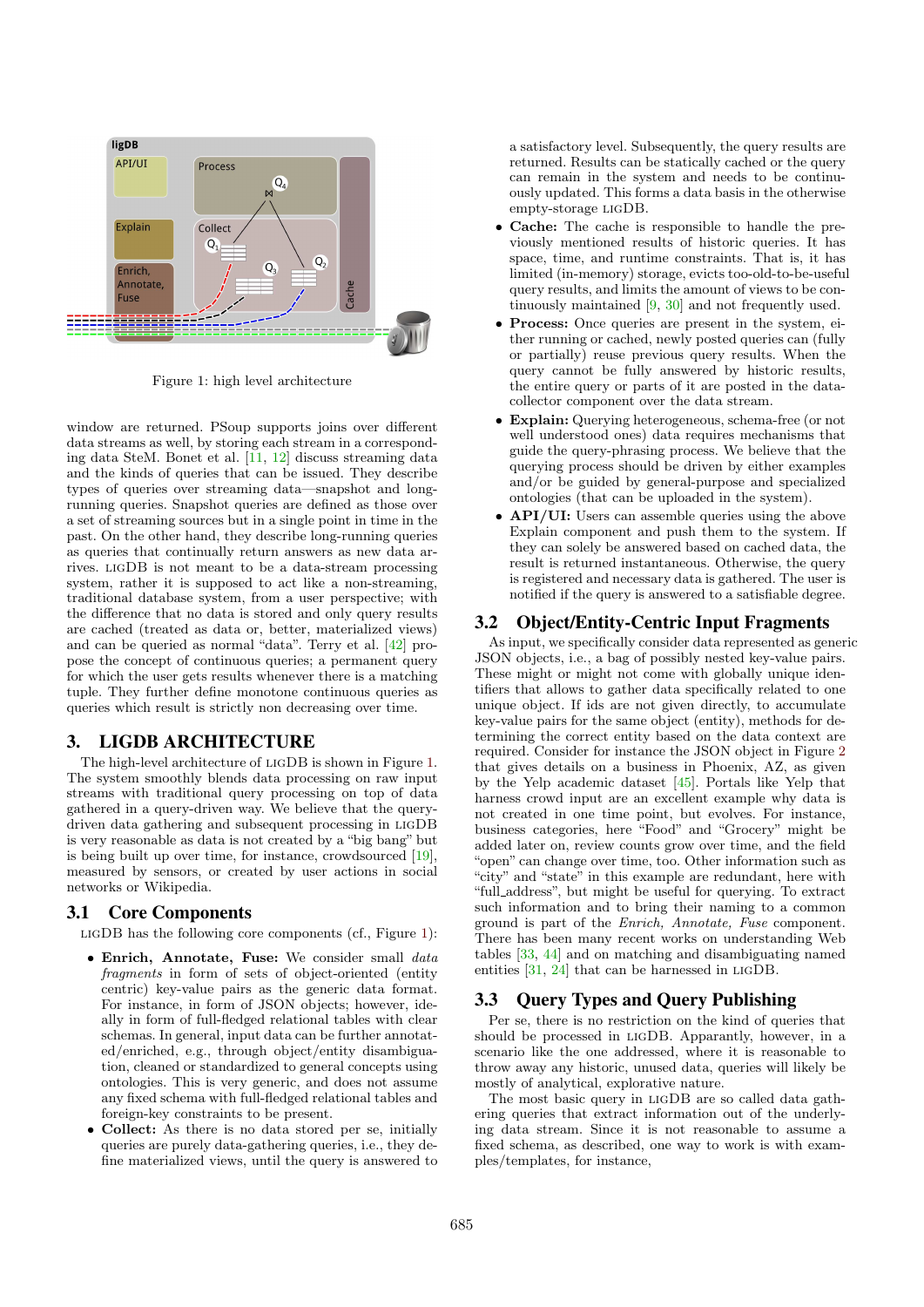| $\overline{2}$ | "business_id": "usAsSV36QmUej8-yvN-dg",     |
|----------------|---------------------------------------------|
| $\mathcal{S}$  | "full_address": "845 W SouthernAve Phoenix, |
|                | AZ 85041".                                  |
|                | "open": true,                               |
| $\overline{5}$ | "categories": ["Food", "Grocery"],          |
| 6              | "city": "Phoenix",                          |
|                | "review_count": 5,                          |
| 8              | "name": "Food City".                        |
| 9              | "state": " $AZ$ ".                          |
| 10             | "type": "business"                          |
| 11             |                                             |
|                |                                             |

Figure 2: Excerpt of a JSON object of the Yelp dataset

```
\frac{1}{2} {
2 "business_id": ?<br>3 "name" :?.
      "name" :?
4 "city" :"Chicago",
5 }
```
that are simple *selection&projection queries with predicates*. Users can also re-use existing query results to gather additional information, or to refresh/enrich previous results.

It is clear that the above samples and the focus on JSON in this work is not a restriction; likewise, we could also consider RDF Subject-Predicate-Object (SPO) triples and queries expressed in SPARQL, or even data integration/fusion into relational tables and querying with SQL. Still, it is hard to phrase meaningful queries. Below, we review some works on query advisors and ontologies [41, 7].

More advanced queries can be in a form of (top-k) aggregation queries [27], arbitrary join queries (particularly semi-join–based data pruning appears very useful), queries that gather/compute data statistics, such as our recent work on computing correlation values for entity or tag occurrences  $\overline{[5]}$ , up to "scientific queries" like interpolations that act as input to visualization, or data cleaning/predication on the moving data using methods such as Kalman filters; and any other queries that are traditionally processed over data streams such as running sums or quantiles. We do not explicitly rule out sliding windows to be used in ligDB, but this, rather traditional and also orthogonal (to query-drive data gathering) concept, is not the focus in this proposal. Obviously, the selectivity of the query can impair the performance, and, in case of a *select \**, turn ligDB into a traditional store. It is the job of the below described query advisor to guide the user, considering the selectivity of the queries.

#### 3.4 Query Processing

When considering query processing techniques, there are two important aspects of ligDB that need to be considered. First, queries are not guaranteed to be executed within milliseconds as data is per se not given. That is, queries can run for seconds, which calls for grouping queries and sharing the load [21, 34, 14]. Second, the workload and the underlying database is very dynamic, the streaming and "historic" data as well as schemas are constantly changing. Thus, adaptive on-the-fly query optimization techniques need to be applied. Due to the dynamic nature of data streams, adaptive query processing has been addressed in [34, 8], but also for queries executed over raw data [4]. Adaptive indexing techniques [23, 26] should also be applied since, first of all, LIGDB has no fixed schemas, and second, the query workload is constantly changing—rendering fixed indexing schemes ineffective. Acosta et al. [2] discuss adaptive query processing with respect to SPARQL endpoints. Their main idea is adapting the query to the availability of the SPARQL endpoints, thus getting results even when some sources are not available, or parts of the query cannot be answered. In ligDB, as there is no guarantee that the query can be answered as a whole, such adaptive techniques can be applied to gather answers for parts of the query.

## 3.5 Query Advisor

ligDB aims at handling large amounts of heterogeneous content, not tailored to a specific, narrow application case with well designed and understood schemas. The trouble with this generic setup is that it is hard if not impossible to phrase meaningful queries without guidance. Thus, the query advisor is a key component of ligDB. Statistics, constantly gathered from the incoming data stream (after the Enrich, Annotate, Fuse component), together with generic and domain specific ontologies, can serve as the base of the advisor. Blunschi et al. [10] employed ontologies to help keyword-based querying of complex-schema databases, for the case of business analysts in banking environments. They propose methods to find the most promising SQL-query candidates, based on input keywords. Clearly, in an arbitrarydata management system like ligDB, this is of even higher importance.

Once a query base has been formed, and data is residing in the cache, collected data can trigger further query proposals. Sellam and Kersten propose a query advisor [39] that allows users to explore data and its statistics by posing queries that can be refined, gathering statistics and explanations of possible results. Another practical solution appears to be the application of the generic query-by-example paradigm [47] and reverse engineering of queries based on data samples [37, 46]; in addition to handing in object/entity centric (former) query results and waiting for ligDB to refresh them. However, since all these existing techniques are designed over static data, and the nature of ligDB implies that the data residing in the cache is dynamic, new challenges arise for adapting existing techniques to the constantly changing data.

#### 3.6 Implementation

The input layer to ligDB is formed by a cluster of machines that run systems such as Storm [40] or S4 [36] that aim at fault-tolerant realtime handling of big, high velocity streams of data; similar to what MapReduce is for batch processing. Such systems can scale to big loads of data by adding more machines for individual processing tasks running in parallel. Application developers have to *provide the implementation* of stream sources and operators, following the provided API. At that entry point, data is matched against registered queries and data not touched by at least a single query is immediately discarded. The Enrich, Annotate, Fuse and the Collect component is directly implemented in this streaming environment. Useful data and posted queries are indexed in an underlying key-value store by entity/object ids, including attributes and values. In the naive way, this would generate redundancy, there might be more advanced ways to store/index that information in an accessible way; such as by forming clusters or related information (e.g., in the sense of what is being done for RDF graphs). Ideally, though, a full-fledged database management system can be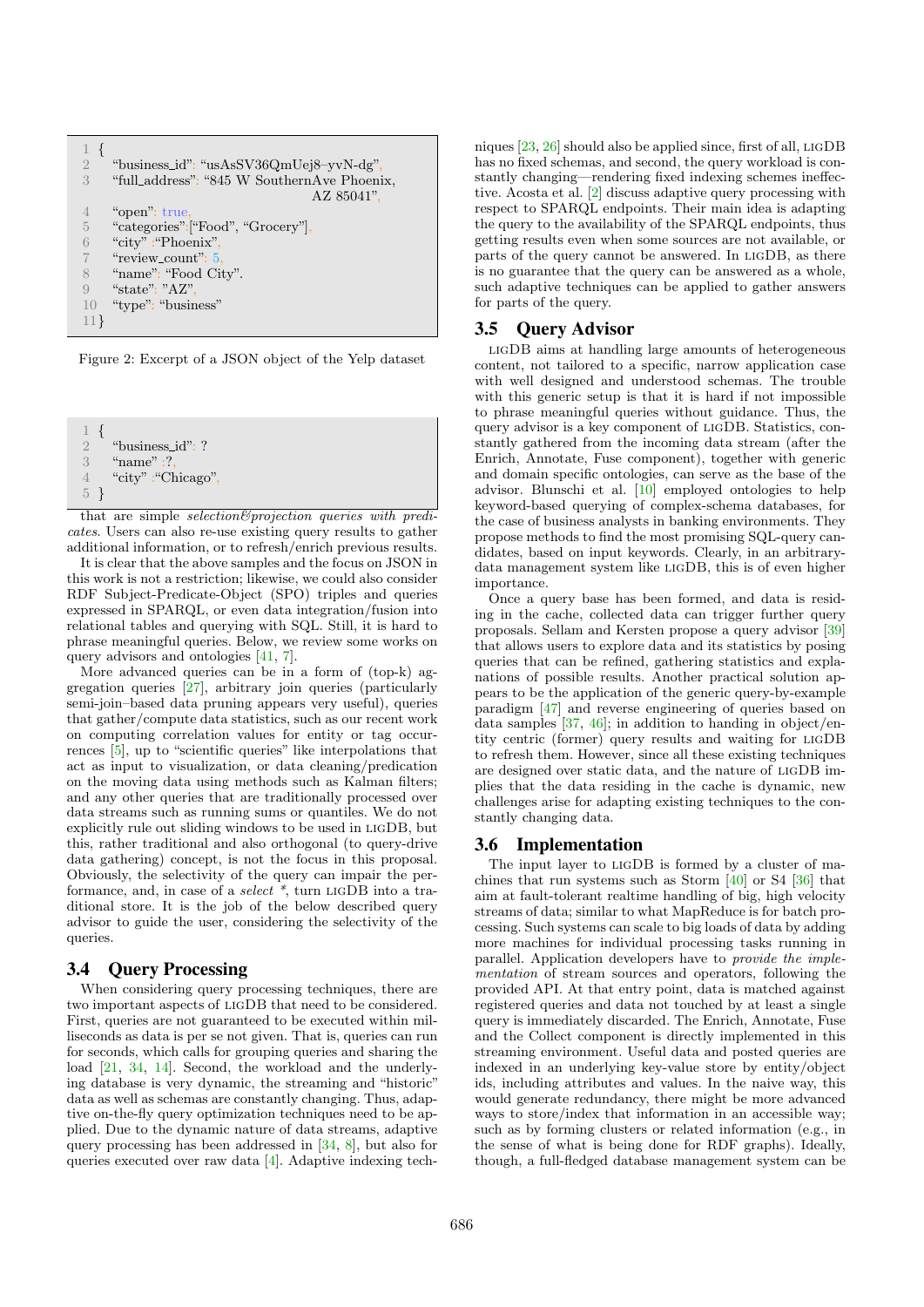employed to harness standard SQL and the research efforts of the past decades (query optimization, query advisors, indices, etc.).

## 4. CHALLENGES

Arguably the most characteristic facet of ligDB is its forgetful or simply ignorant way to handle data. Only posed queries trigger the collection of query-relevant data and, hence, enables their processing. This is in strict contrast to traditional data management that collects large amounts of data, indexes it, and is able to process ad-hoc queries very efficiently; assuming data is not changing frequently. This characteristic of ligDB is unique and poses several important research challenges that need to be addressed.

#### 4.1 Incomplete and Time-Varying Results

Terry et al. [42] define monotone continuous queries as queries whose result is non-decreasing at any point of time. However, they consider queries over append-only databases, meaning current tuples do not get updated or deleted. In ligDB this is not the case: The same query issued only seconds later may return completely different results due to the constantly changing flow of data. One way to solve this issue is to define *truth over time*, meaning that results are true only for a specific time point or time frame, depending on the query. This is different to queries over time windows, as queries do not get attached a time window, but rather results. It is not clear whether old, cached information (even though updated) and new streaming data should always be mixed together, or if it is better to start an entirely new query. Consider for instance the case of query results that are, despite being kept fresh, capturing a larger time span; it might not be semantically correct (or advised) to join/merge its results with a new query that has seen only very recent data.

In ligDB, we are also facing the problem of (almost) never having the complete query answer. With exception of some type of queries, results in ligDB are never complete, by design of the system. For instance, a query asking for cities with hotel prices below some value cannot be complete as new hotel offers may always arrive to the system. The question is when query results are complete enough to be returned to users, considering a benefit/cost tradeoff between runtime and completeness/quality. One approach could investigate the level of convergence of the query result to a specific value or size, or if the tuples of the result become "stable" enough.

## 4.2 Scale Independence

Queries in ligDB trigger the data collection for their processing and the amount of data they "subscribe" to is, thus, performance critical. In the sense of the concept of scale independence  $[6, 18]$ , ideally, queries in LIGDB can be answered with consumption of a bounded number of input data, produce only bounded intermediate results and have also size-bounded output. Without additional knowledge and constraints imposed by the application logic, as in PIQL  $[6]$ , this is not possible, and it is unclear to what extent this can be implemented "in the wild" over schema-free, heterogeneous data. In addition, queries in ligDB should behave well in the time dimension, that is, the time required for gathering data to allow a satisfactory query answering should be ideally bounded, too. Knowing the rough output cardinality of a query helps in so far, as the degree of completion or the full completion is known. Still, this does not

immediately tell when exactly data arrives that would be required to finalize the results. In fact, it might happen that a query never gets answered within reasonable time. This needs to be determined as soon as possible to return to the query initiator. The system should also be interactive in the sense that it periodically returns incremental results or timeto-completion information.

#### 4.3 Cold-Start Problem

In recommender systems, a cold-start problem (cf., [38]) occurs when a new item (user) is added to the system which cannot be recommended as no one has rated the item so far. In ligDB there is a cold-start problem when a query is posted for which only few or no data at all is present in the system, as in the recent past no related query has been issued. With changing data and user interests this problem is expected to occur virtually at any time. In that case, all query-related data need to be first gathered from scratch and no previously cached query result is useful to answer the query at least partially. After this cold-start phase it is assumed that most queries can be answered at least partially by harnessing cached query results. Partially answerable means that previous queries allow finding a subset of the true query answers (objects) with potentially missing key-values pairs in the individual result entries. It is to be decided in this case if it is reasonable to postpone the result delivery to the query initiator in order to gather additional results and attributes, to already report the incomplete results, and/or to start data gathering to aim at more complete results. Another issue which rises with the coldstart problem is how and which queries to phrase: Phrasing queries when there is no schema available or some previous knowledge of the streaming data is not trivial. This could make the user resort to posing general data-gathering queries. Thus the ligDB query advisor, ideally, by using the gathered statistics and/or ontologies, should be able to suggest queries in this case as well.

## 5. CONCLUSION

In this work, we sketched the core ideas and research challenges behind ligDB, a data-management architecture that makes the case for storing only data for which a related query is posted to the system. This is in strong contrast to common data management systems, that follow an index-first-querylater paradigm or are running continuous queries (often of statistical nature) on data streams. ligDB is designed to ideally act as a traditional data management system, serving ad-hoc queries in acceptable response times but can also harness long-running data stream analytics. The forgetful data handling and the pay-as-you-go building up of a data repository to be reused render ligDB appealing for handling explorative and analytical queries over large input data. The price to pay for such a data processing principle is its susceptibility to data-to-query discrepancy and a not sufficiently large data input rate.

#### 6. REFERENCES

- [1] A. Abouzied, D. J. Abadi, and A. Silberschatz. Invisible loading: access-driven data transfer from raw files into database systems. *EDBT*, 2013.
- [2] M. Acosta, M.-E. Vidal, T. Lampo, J. Castillo, and E. Ruckhaus. Anapsid: An adaptive query processing engine for sparql endpoints. *ISWC*, 2011.
- [3] S. Agarwal, H. Milner, A. Kleiner, A. Talwalkar, M. I. Jordan, S. Madden, B. Mozafari, and I. Stoica.